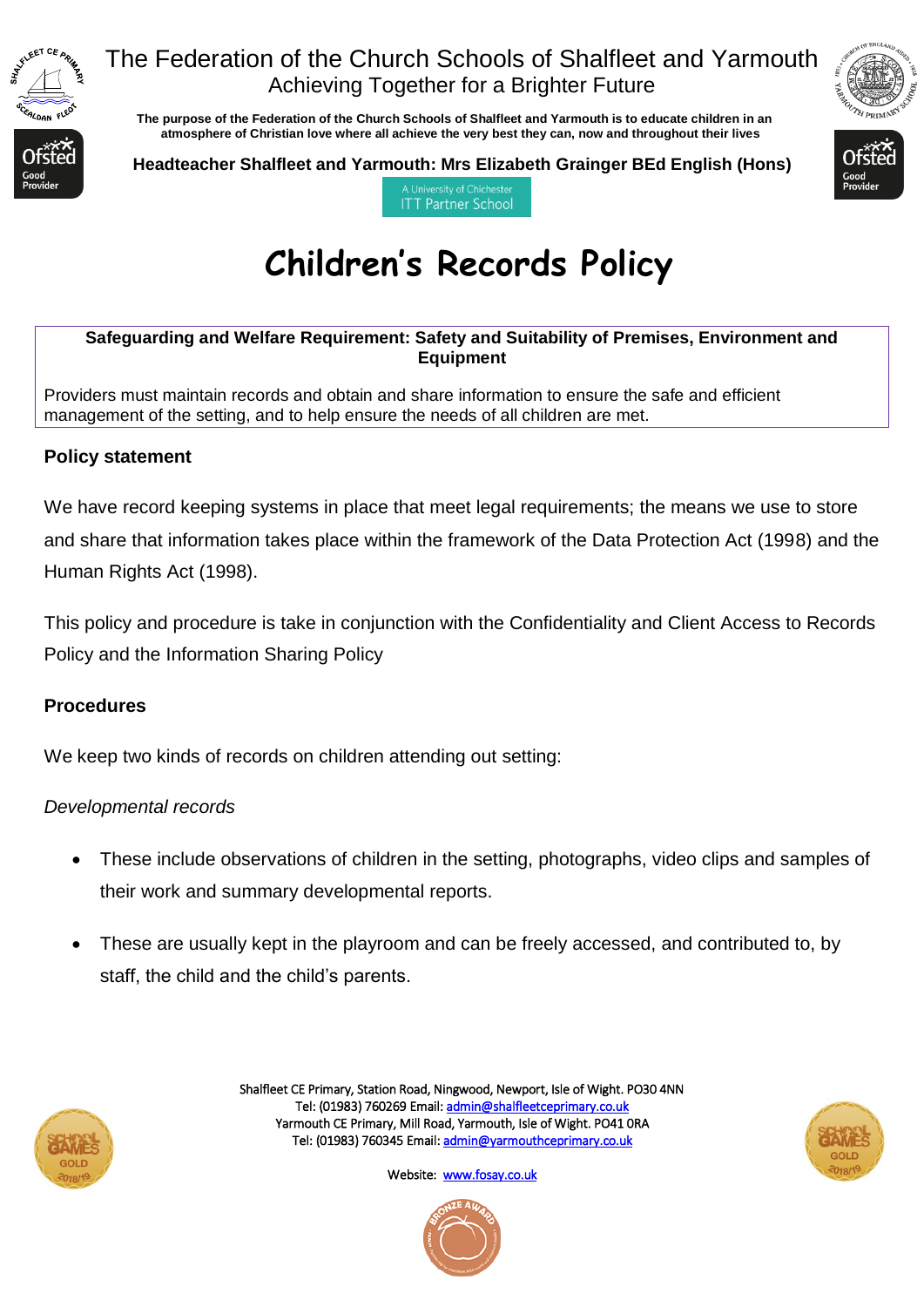

# The Federation of the Church Schools of Shalfleet and Yarmouth Achieving Together for a Brighter Future

 **The purpose of the Federation of the Church Schools of Shalfleet and Yarmouth is to educate children in an atmosphere of Christian love where all achieve the very best they can, now and throughout their lives** 

**Headteacher Shalfleet and Yarmouth: Mrs Elizabeth Grainger BEd English (Hons)** A University of Chicheste

**ITT Partner School** 



*Personal Records*

- These include registration and admission forms, signed consent forms, correspondence concerning the child or family, reports or minutes from meetings concerning the child from other agencies, an ongoing record of relevant contact with parents, and observations by staff on any confidential matter involving the child, such as developmental concerns or child protection matters.
- These confidential records are stored in a lockable file or cabinet and are kept secure by the person in charge in an office or other suitably safe place.
- Parents have access, in accordance with our Client Access to Records Policy, to the files and records of their own children, but do not have access to information about any other child.
- Staff will not discuss personal information given by parents with other members of staff, except where it affects planning for the child's needs. Staff induction includes an awareness of the importance of confidentiality in the role of the key person.
- We retain children's records for three years after they have left the setting, except records that relate to an accident or child protection matter, which are kept until a child reaches the age of 21 years. These are kept in a secure place.

### *Other records*

- We keep a daily record of the name of the children we are caring for, their hours of attendance and the names of their key person.
- Issues to do with the employment of staff, whether paid or unpaid, remain confidential to the people directly involved with making personnel decisions.



Shalfleet CE Primary, Station Road, Ningwood, Newport, Isle of Wight. PO30 4NN Tel: (01983) 760269 Email[: admin@shalfleetceprimary.co.uk](mailto:admin@shalfleetceprimary.co.uk)  Yarmouth CE Primary, Mill Road, Yarmouth, Isle of Wight. PO41 0RA Tel: (01983) 760345 Email: admin@yarmouthceprimary.co.uk



Website: [www.fosay.co.uk](http://www.fosay.co.uk/)